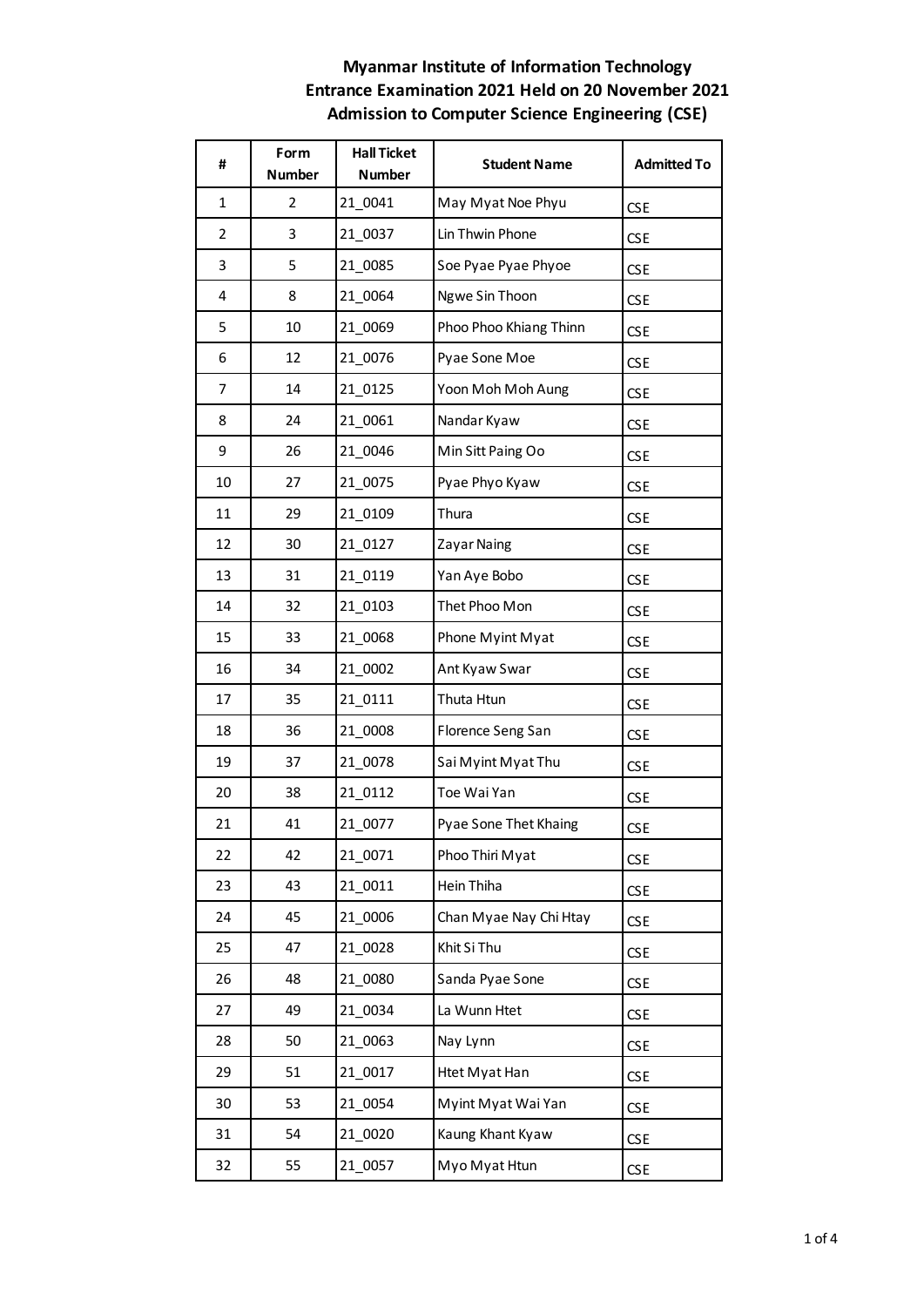| #  | Form<br><b>Number</b> | <b>Hall Ticket</b><br><b>Number</b> | <b>Student Name</b>    | <b>Admitted To</b> |
|----|-----------------------|-------------------------------------|------------------------|--------------------|
| 33 | 56                    | 21 0082                             | Shune Lae Win          | <b>CSE</b>         |
| 34 | 58                    | 21 0030                             | Kyaw Pyae Sone Hein    | <b>CSE</b>         |
| 35 | 59                    | 21 0027                             | Khine Khine Phyu Thant | <b>CSE</b>         |
| 36 | 60                    | 21 0115                             | Wai Yan Win Kyaw       | <b>CSE</b>         |
| 37 | 63                    | 21 0019                             | Kaung Khant Hein       | <b>CSE</b>         |
| 38 | 64                    | 21 0015                             | Hsu Myat Thandar       | <b>CSE</b>         |
| 39 | 65                    | 21 0081                             | Shin Min Thant         | <b>CSE</b>         |
| 40 | 66                    | 21 0035                             | Lin Khant Min Maung    | <b>CSE</b>         |
| 41 | 67                    | 21 0060                             | Naing Myo Htet         | <b>CSE</b>         |
| 42 | 70                    | 21 0113                             | Wai Yan Htut           | <b>CSE</b>         |
| 43 | 72                    | 21 0114                             | Wai Yan Min            | <b>CSE</b>         |
| 44 | 73                    | 21 0025                             | Kay Khaing Win         | <b>CSE</b>         |
| 45 | 76                    | 21 0014                             | Hnin Si Lynn Latt      | <b>CSE</b>         |
| 46 | 77                    | 21 0040                             | May Lin Lin Han        | <b>CSE</b>         |
| 47 | 78                    | 21 0059                             | Naing Hlint Oo         | <b>CSE</b>         |
| 48 | 80                    | 21 0018                             | Htet Shine Ko          | <b>CSE</b>         |
| 49 | 81                    | 21 0026                             | Khin Myat Thu          | <b>CSE</b>         |
| 50 | 83                    | 21 0058                             | Myo Myint Aye          | <b>CSE</b>         |
| 51 | 87                    | 21 0050                             | Mya Thinzar Aung       | <b>CSE</b>         |
| 52 | 88                    | 21 0038                             | Linn Lae Phyu          | <b>CSE</b>         |
| 53 | 89                    | 21 0048                             | Min Thu Khing          | <b>CSE</b>         |
| 54 | 90                    | 21_0016                             | Hsu Phyu Phyu Thae     | <b>CSE</b>         |
| 55 | 92                    | 21 0010                             | Hein Thant             | <b>CSE</b>         |
| 56 | 93                    | 21 0036                             | Lin Lat Moe            | <b>CSE</b>         |
| 57 | 94                    | 21 0116                             | Win Htet Moe           | <b>CSE</b>         |
| 58 | 95                    | 21 0051                             | Myat Theingi Cho       | <b>CSE</b>         |
| 59 | 96                    | 21 0097                             | Theingi Htun           | <b>CSE</b>         |
| 60 | 97                    | 21 0120                             | Ye Wint                | <b>CSE</b>         |
| 61 | 98                    | 21 0121                             | Ye' Yint Naing Oo      | <b>CSE</b>         |
| 62 | 99                    | 21_0126                             | Zaw Lin Naing          | <b>CSE</b>         |
| 63 | 101                   | 21 0056                             | Myo Min Khant          | <b>CSE</b>         |
| 64 | 104                   | 21 0091                             | Swan Yee Htet          | <b>CSE</b>         |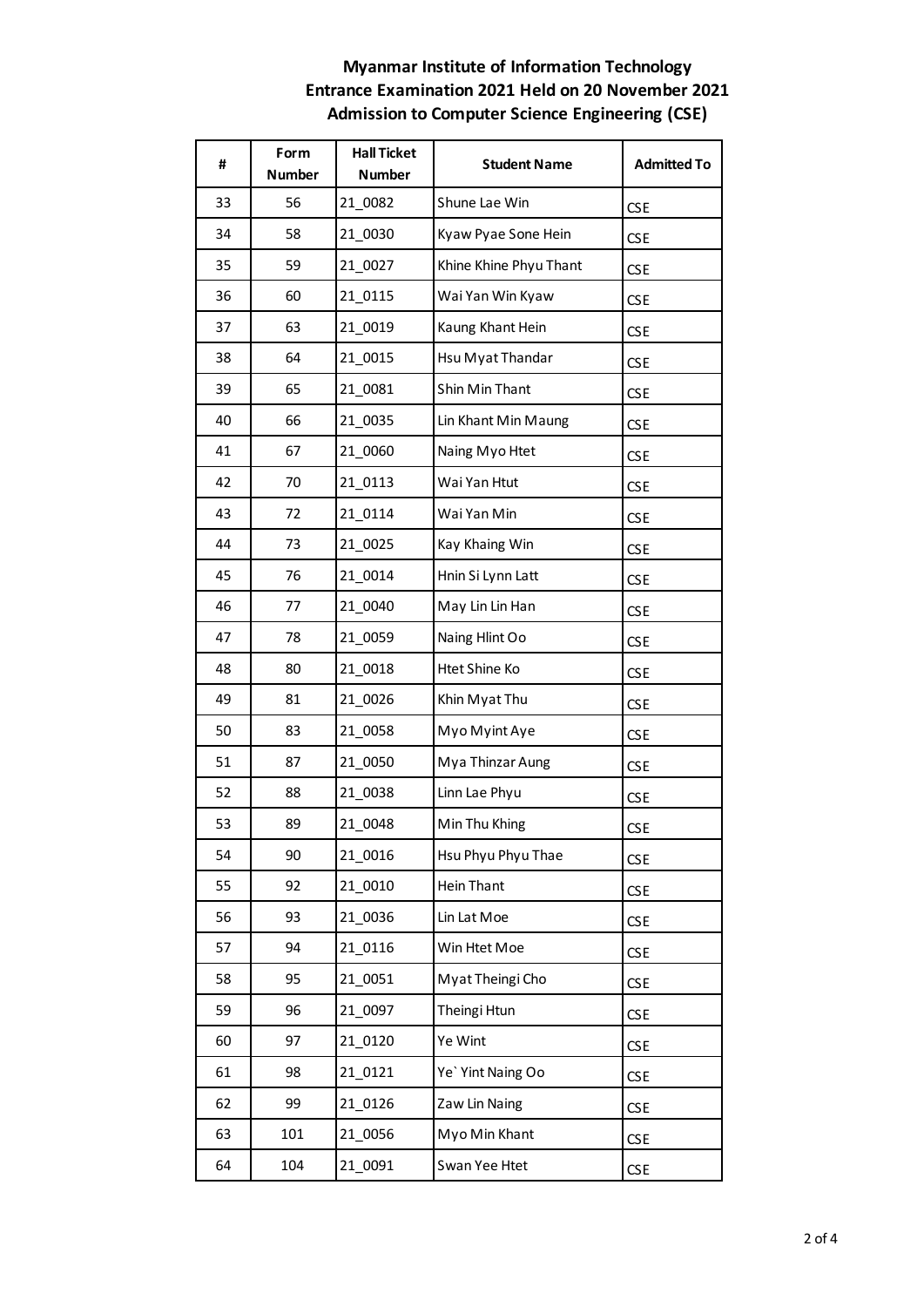| #  | Form<br><b>Number</b> | <b>Hall Ticket</b><br><b>Number</b> | <b>Student Name</b>      | <b>Admitted To</b> |
|----|-----------------------|-------------------------------------|--------------------------|--------------------|
| 65 | 105                   | 21_0093                             | Thant Thuka Zaw          | <b>CSE</b>         |
| 66 | 109                   | 21 0086                             | Su Shoon Lae Tin         | <b>CSE</b>         |
| 67 | 111                   | 21 0124                             | Yoon Chery               | <b>CSE</b>         |
| 68 | 113                   | 21 0053                             | Myat Thiri Aung          | <b>CSE</b>         |
| 69 | 115                   | 21 0084                             | Si Thu Tun               | <b>CSE</b>         |
| 70 | 117                   | 21 0083                             | Si Thu                   | <b>CSE</b>         |
| 71 | 119                   | 21 0065                             | Nyan Moe Si              | <b>CSE</b>         |
| 72 | 120                   | 21 0094                             | Thaw Tar Hsu Hlaing      | <b>CSE</b>         |
| 73 | 122                   | 21 0007                             | Chit Hmue Than Thar      | <b>CSE</b>         |
| 74 | 123                   | 21 0044                             | Min Hein Khant           | <b>CSE</b>         |
| 75 | 124                   | 21 0074                             | Phyu Sin San             | <b>CSE</b>         |
| 76 | 126                   | 21 0055                             | Myo Min Hein             | <b>CSE</b>         |
| 77 | 128                   | 21 0033                             | Kyi Sin Hein             | <b>CSE</b>         |
| 78 | 130                   | 21 0072                             | Phyo Thiha Kyaw          | <b>CSE</b>         |
| 79 | 131                   | 21_0105                             | Thin Thiri Bon           | <b>CSE</b>         |
| 80 | 132                   | 21 0052                             | Myat Thinzar Khaing      | <b>CSE</b>         |
| 81 | 135                   | 21 0095                             | Thaw Thaw Han            | <b>CSE</b>         |
| 82 | 136                   | 21_0009                             | Hein Sixt Nay            | <b>CSE</b>         |
| 83 | 139                   | 21 0101                             | Thet Mhue San            | <b>CSE</b>         |
| 84 | 140                   | 21 0079                             | Sai Sai Lin Htet         | <b>CSE</b>         |
| 85 | 142                   | 21 0070                             | Phoo Pwint Mar Lar Thein | <b>CSE</b>         |
| 86 | 144                   | 21 0090                             | Swan Lynn Htun           | <b>CSE</b>         |
| 87 | 147                   | 21_0067                             | Paing Soe Lin            | <b>CSE</b>         |
| 88 | 148                   | 21_0062                             | Nann Akari Shein         | <b>CSE</b>         |
| 89 | 149                   | 21 0032                             | Kyaw Thu Win             | <b>CSE</b>         |
| 90 | 150                   | 21_0088                             | Suu Myat Htet            | <b>CSE</b>         |
| 91 | 152                   | 21_0005                             | Aye Min Han              | <b>CSE</b>         |
| 92 | 153                   | 21 0049                             | Mya Hmway Thinn          | <b>CSE</b>         |
| 93 | 154                   | 21_0128                             | Zin Linn Htet            | <b>CSE</b>         |
| 94 | 155                   | 21_0098                             | Theint Shwe Sin          | <b>CSE</b>         |
| 95 | 156                   | 21 0001                             | A Mi Mi Soe              | <b>CSE</b>         |
| 96 | 160                   | 21 0096                             | Thazin Phyo              | <b>CSE</b>         |